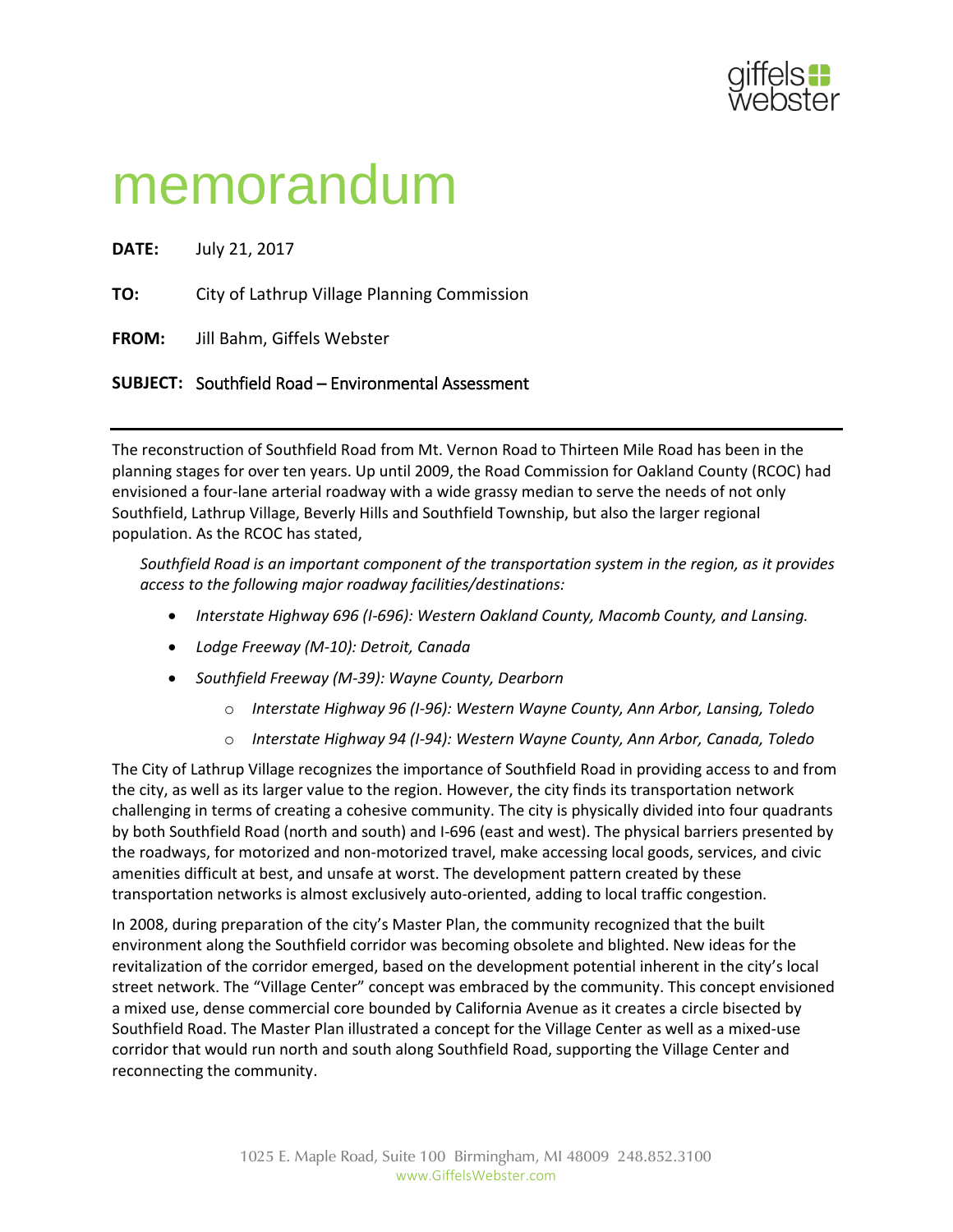The city struggled to reconcile the proposed expansion of Southfield Road with the community's vision of a more walkable, cohesive community. In February 2011, the city asked the RCOC to move away from the wide median concept and reevaluate road design improvements that would better facilitate pedestrian connectivity and access for local businesses.

In the years since, the RCOC has been working with all communities in the corridor to address local concerns while acknowledging the transportation needs of the region. The City of Lathrup Village took advantage of the opportunity to improve the Southfield Road design by creating the following planning documents:

- Access Management Plan (2009)
- Complete Streets Plan (2011)
- Illustrative Concept Plan/Model for the Village Center (2012)
- Master Plan Update (2014)

These guiding documents consistently address the following vision of the community:

- A mixed-use pedestrian-oriented Village Center that incorporates residential, retail, office, and civic uses
- A revitalized commercial corridor along Southfield Road
- Connectivity between the Village Center and residential neighborhoods
- Enhanced streetscape along Southfield Road
- Safe, comfortable, convenient pedestrian crossings for Southfield Road and I-696

The RCOC prepared several road design alternatives for the communities to consider. These were presented on several occasions and through review, discussion, and modification, a preferred alternative was recommended. This preferred alternative for the city's portion of the corridor attempts to recognize the needs of the community while striving to improve traffic congestion and safety. The preferred alternative features the following:

- A median that varies in width to accommodate vehicular movement across the corridor as well as pedestrian access.
- Pedestrian crossings at 11 Mile and 12 Mile Roads
- Pedestrian crossing at California Ave NW/NE
- Pedestrian crossing at the core of the Village Center (Annie Lathrup School)

While the preferred alternative does not completely address all the concerns of the city, it is a significant improvement over the original wide median proposal of the mid-2000's. Two overriding concerns remain in this preferred alternative that may be addressed through local planning initiatives, which are in place and can be refined.

- Pedestrian connectivity as illustrated in the Complete Streets Plan:
	- $\circ$  This plan outlines a complete transportation network that includes not only Southfield Road, but other collector streets, such as Lathrup Boulevard and Santa Barbara, as well